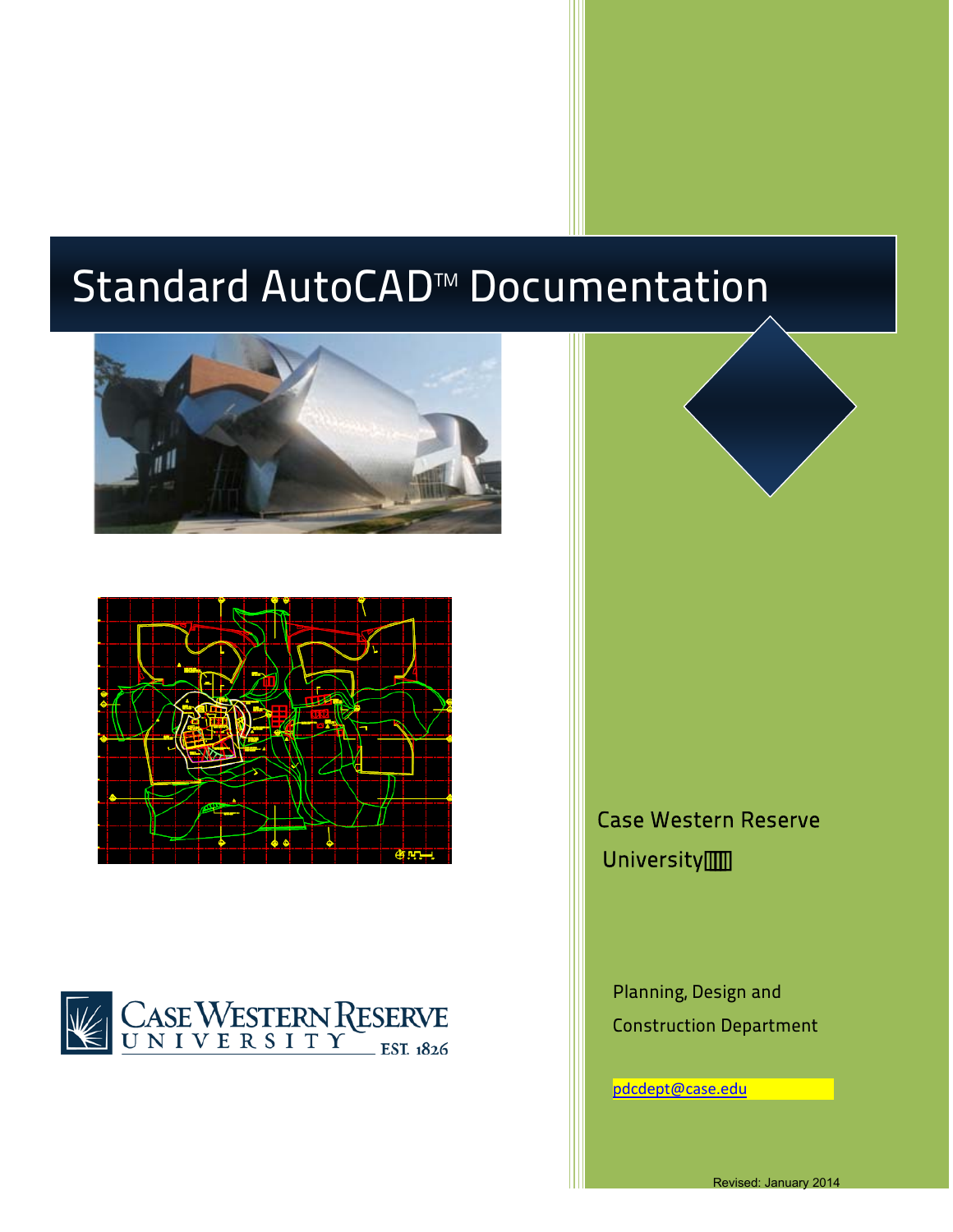## **Table of Contents**

| 1.2.  |  |
|-------|--|
| 1.3.  |  |
| 1.4.  |  |
| 1.5.  |  |
| 1.6.  |  |
| 1.7.  |  |
| 1.8.  |  |
| 1.9.  |  |
| 1.10. |  |
| 1.11. |  |
|       |  |
|       |  |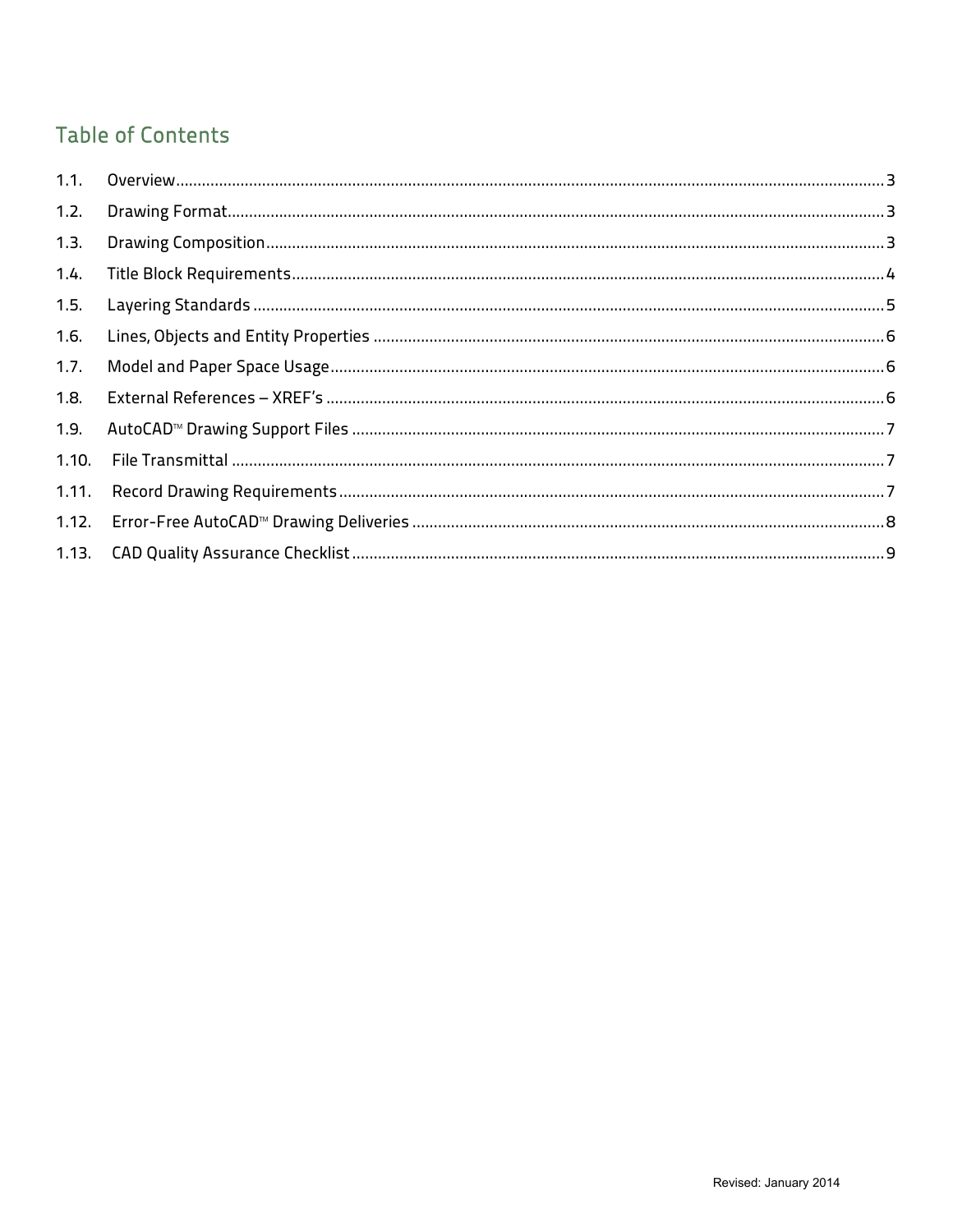#### <span id="page-2-0"></span>1.1. Overview

These standards are issued to aid in the development of AutoCAD™ drawings suitable for use at Case Western Reserve University (CWRU). By maintaining consistency and compatibility with existing documents, electronic drawings produced and submitted in accordance with these standards have a significantly greater value to the University, as well as other architects, engineers, consultants and contractors working with CWRU. CAD layering standards are essential for the seamless sharing of visual data throughout the CAD industry.

#### <span id="page-2-1"></span>1.2. Drawing Format

AutoCAD™ versions 2004 through 2009 are the only acceptable file formats for drawing submission to CWRU. Other formats are not acceptable without prior consent from the Planning, Design and Construction department at Case Western Reserve University. Data Interchange Files (.DXF files) will not be accepted as an alternative. If project drawings are created using a computer aided drafting and design program other than AutoCAD™, the consultant shall be responsible for any conversion procedures necessary to generate acceptable AutoCAD™ files for submission to CWRU. The consultant shall also be responsible for maintaining accuracy and inclusion of all items within the drawings during the translation process. (See Section 1.3 – Drawing Composition for specific details.)

\*Note: Renaming the file extension from the original format (i.e. .DXF, .PDF etc.) to an AutoCAD™ format (.DWG) will not convert the drawing.

## <span id="page-2-2"></span>1.3. Drawing Composition

AutoCAD™ files should not contain more than one drawing sheet per file (.dwg); either by multiple drawings in model space or spread out across several layouts. While this may facilitate the production of construction documents, it can impede the archival process, and create content discrepancies.

- AutoCAD™ files containing multiple drawing sheets shall be broken down into single sheets prior to delivery to CWRU.
- AutoCAD™ files delivered to CWRU shall contain only one drawing and one title block per file.
- ◆ Individual electronic drawings shall be named with the sheet number followed by the sheet title (i.e., A1.1 – Architectural – First Floor Plan).
- All AutoCAD™ files shall be purged of empty, unused, or non-essential drawing data prior to submittal to CWRU. This includes the removal of all unused layers, linetype, blocks, fonts, dimension styles, and other entities. Unused objects and entities contained in the drawing must directly apply to the specific purpose of the drawing with the exception of the title block.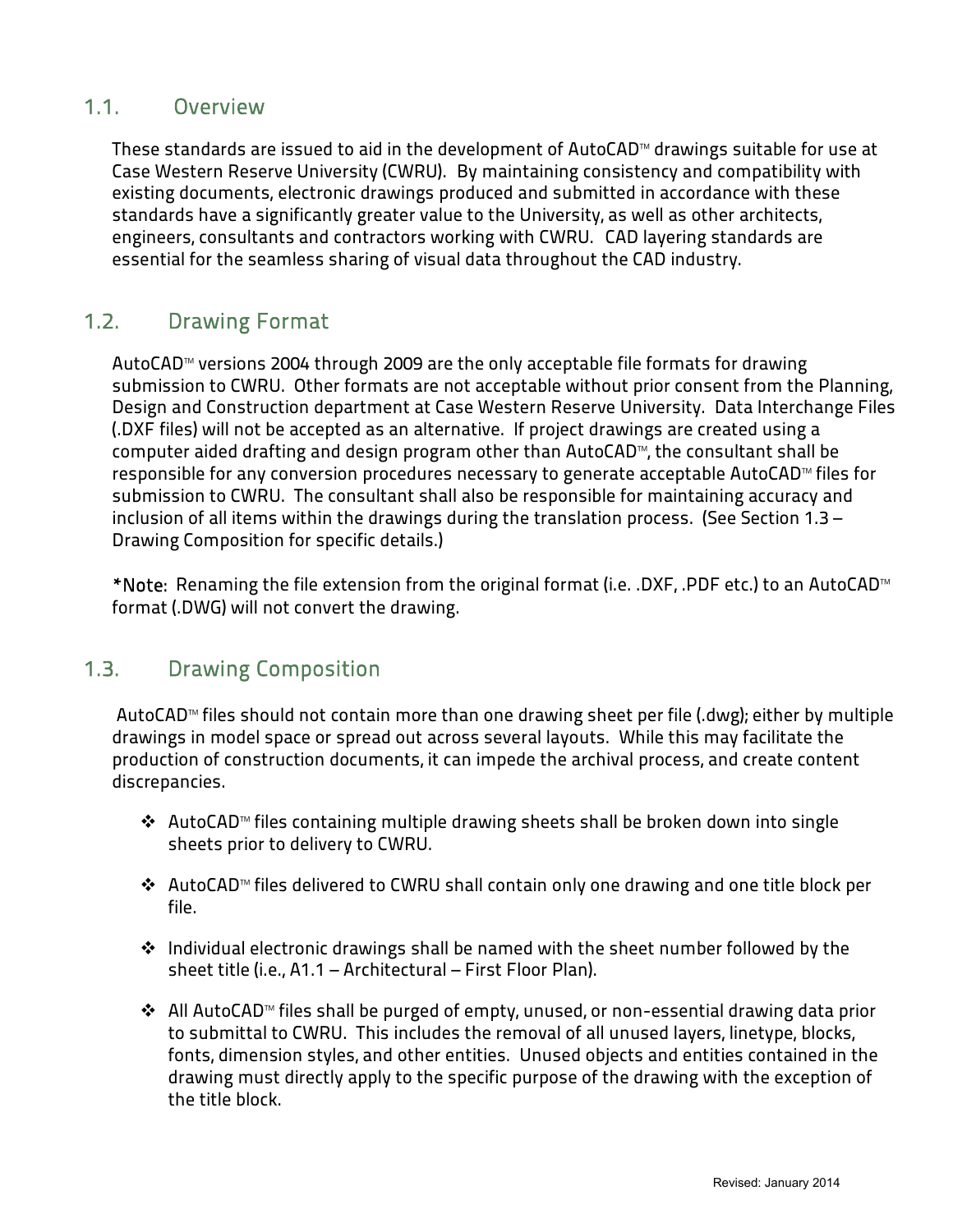- AutoCAD™ files submitted to CWRU shall not contain any frozen layers. Unused entities on frozen layers should be erased, the empty layers purged, and all layers thawed.
- AutoCAD™ files shall not contain multiple overlaid lines or lines with multiple segments unless the overlaid lines or adjacent line segments are assigned to different layers. Multiple overlaid lines or blocks can be removed from the drawing by using the "OVERKILL" command.
- Survey data shall be included in the AutoCAD™ files and placed on the appropriate layers. (See Section 1.5)
- Survey data collected and used for project design shall be submitted as text files (e.g. ASCII files).

## <span id="page-3-0"></span>1.4. Title Block Requirements

Title Blocks created in AutoCAD™ are to be drawn in paper space with the lower left hand corner point inserted at a Cartesian coordinate location of (0, 0, 0). All title blocks within AutoCAD™ files submitted to CWRU should contain the following information:

- $\cdot$  Original Issue Date this date should not change once the drawing has been issued and should remain the same on every drawing throughout the drawing set.
- $\cdot$  Sheet Number a unique identifier which refers to the discipline and number of the drawing in the set. Do not assign numbers longer than 5 letters/digits.
- Title description of drawing and location information. Location information should include building, floor and room numbers as applicable.
- $\triangleleft$  Revision history as applicable.
- Drawing Phase drawings submitted as as-builts should be clearly marked as such.
- CWRU CIP# if no CIP# is identified by the CWRU project manager, the architect may assign their own job/project number.
- Architect, Engineer or Consultant the individual responsible for producing the drawings should be clearly identified.
- $\cdot \cdot$  Drawing Scale(s) representing the intended plot scale of the drawing with the title block. Sheets containing more than one scale should state "as noted" in the space on the title block where the scale is usually located, and each scale should be included as it applies to each drawing, section or detail.
- ◆ North Arrow as applicable.
- $\cdot$  Contractor as-builts should clearly indicate the general contractor.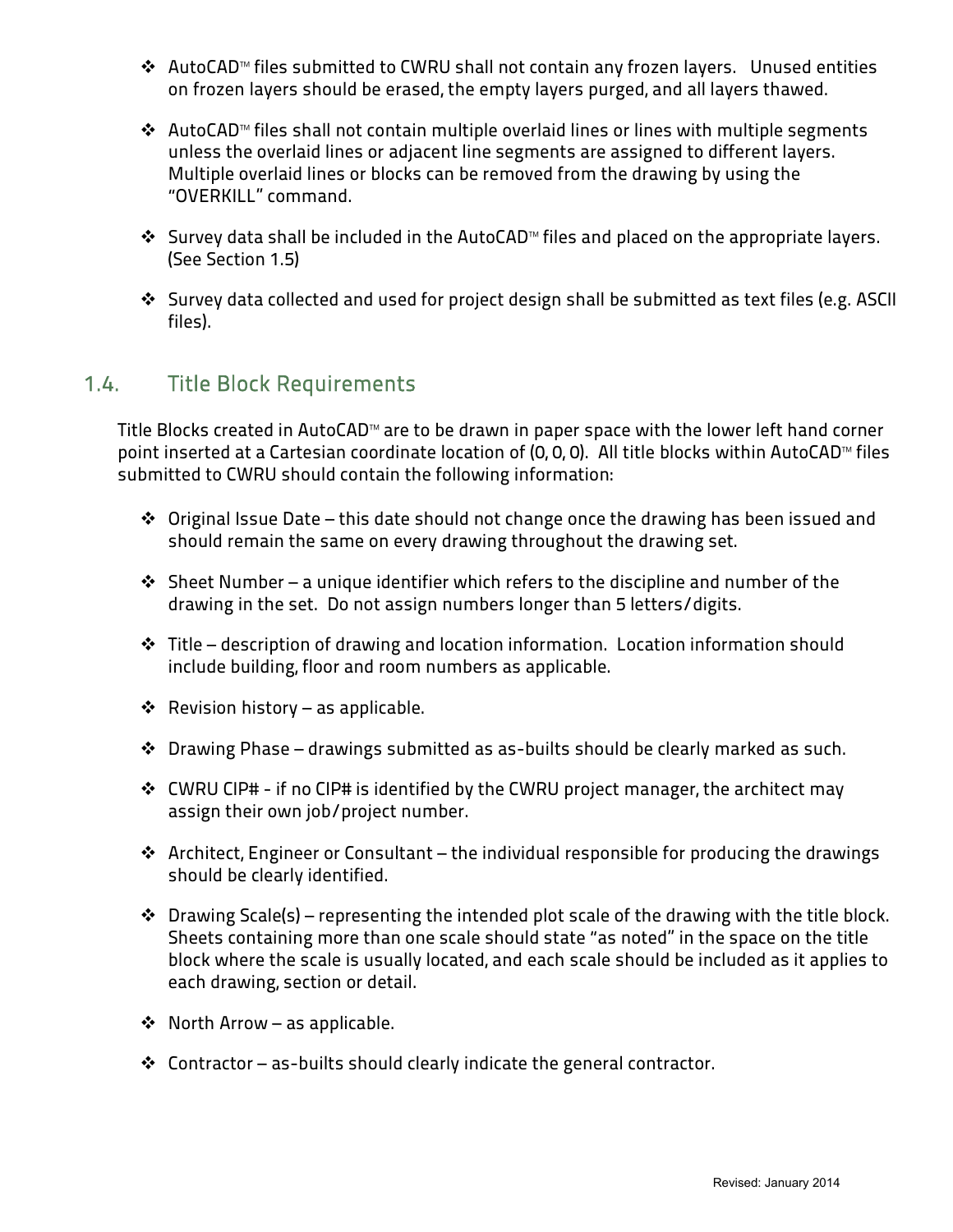## <span id="page-4-0"></span>1.5. Layering Standards

The implementation of layering standards is to promote consistency between CAD drawings, and to maximize the reusability of the drawing data. The effective use of CAD layering standards also facilitates the grouping of shared graphical information for display, editing and plotting purposes. Case Western Reserve University's layering standards are based upon the United States National CAD Standard® - Version 4.0 that includes the American Institute of Architects (AIA) AIA CAD Layer Guidelines, 3rd Edition. For more detailed layering information and helpful background material visit their web site at <http://www.nationalcadstandard.org/ncs5/>.

#### AIA Layering Format

As recommended by the AIA CAD Layer Guidelines, layer names may be as short as six characters (discipline code + major group) or as long as sixteen characters (discipline code + major group + minor group + status). The following are the four examples of acceptable formula variations, with explanations of the formula variables.

# 1 A-WALL = discipline code + major group # 2 A-WALL-FULL = discipline code + major group + minor group # 3 A-WALL-DEMO = discipline code + major group + status code # 4 A-WALL-FULL-DEMO = discipline code + major group + minor group + status

These layering standards should always be followed:

- ❖ Use only AIA recommended layer names.
- Use the minimum number of layers necessary to adequately separate entities in each drawing. The number of layers contained in each drawing will vary depending on the scope and complexity; however drawings should not contain extraneous, redundant or overly detailed layer names.
- Purge each drawing of unused and/or unnecessary layers prior to submittal to CWRU. The drawing file should contain only those layers necessary for displaying and plotting the information and drawing entities contained within each drawing.

The effective use of CAD layering standards will:

- $\cdot$  Allow users to isolate systems and drawing elements by controlling the visibility of objects improving system performance and eliminating visual clutter.
- $\hat{\mathbf{v}}$  Facilitate the sharing of information between drawings and disciplines.
- Allow users to control display and printing characteristics such as color, line type, line weight, etc.

\*Note: A single layer shall be created in each drawing and shall be named "U-SPAC-NET". This layer will contain only polylines that outline each room in the drawing. The polylines for each room will overlay the interior edge of the wall of the room and will be a closed polyline. This layer is only required for as-built AutoCAD™ drawing submittals.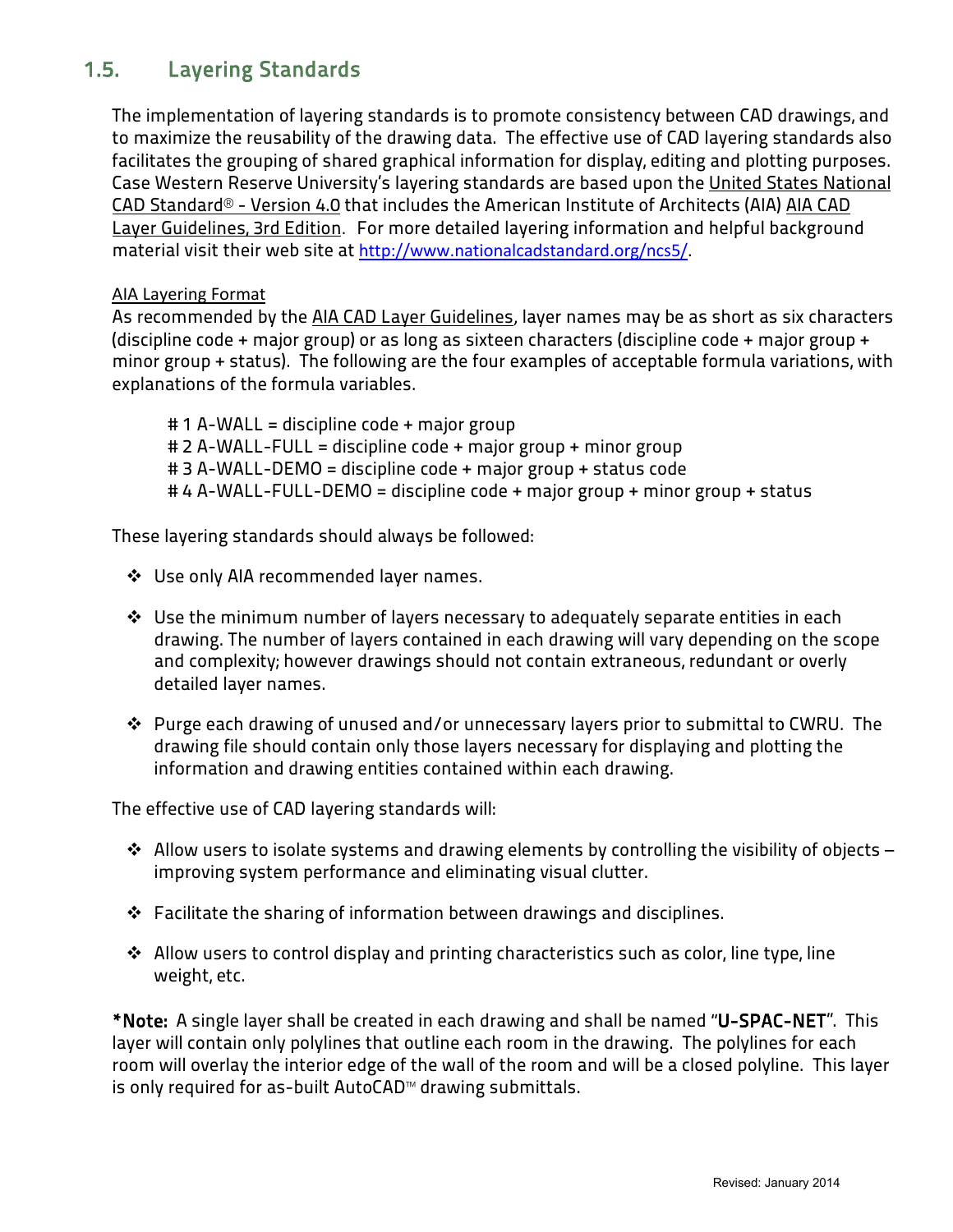## <span id="page-5-0"></span>1.6. Lines, Objects and Entity Properties

To ensure the integrity of the original drawing when viewing or printing, it is essential that AutoCAD™ entities are created using these standards.

- $\div$  Entity colors shall be defined by layer, not entity.
- Blocks shall be defined/created on layer 0 (zero).
- All attributes shall be defined on layer 0 (zero).
- All lines, objects, blocks and entities must be drawn where the Z-axis is 0 (zero), meaning there is no elevation to the elements in the drawing and the drawing is truly 2-dimensional.

#### <span id="page-5-1"></span>1.7. Model and Paper Space Usage

The following guidelines are suggested for the effective use of model and paper space.

- Place title blocks, schedules and general notes at full-scale (1:1) in paper space.
- Do not place or draw model-related blocks, tags and objects in paper space.
- Draw all model space objects at full-scale.
- $\cdot$  Scale objects using paper space viewports zoom viewports to the appropriate scale.

#### <span id="page-5-2"></span>1.8. External References – XREF's

External references (XREF's) are described as a reference to another, external file — one outside the current drawing — that is inserted into your drawing as a block and may be manipulated according to the type of referenced file. Objects brought into the drawing as an outside source may include but are not limited to: AutoCAD™ drawings (.dwg), images (.jpeg, .gif, .png, .bmp, etc.) or other files (.pdf, .dwf, .dgn, etc.). XREF's contained within AutoCAD™ drawings may be helpful, but when the drawing and/or XREF locations are moved around discrepancies are likely to occur within the drawing set. The following guidelines will ensure the integrity of the drawing set and minimize potential problems.

- AutoCAD™ drawings should not contain any XREF's prior to submittal.
- $\hat{\mathbf{v}}$  External references (excluding drawings, .DWG) should be inserted into the drawing as a block prior to submittal.
- Externally referenced blocks should be exploded and the resulting objects placed on the appropriate layer.
- All drawings containing other drawings as an XREF should bind the external referenced drawing into the main drawing. This should be done using the "Insert" bind type.
- All layers contained in XREF's inserted as blocks shall conform to the standards outlined in this document.
- File translation from non-AutoCAD™ systems resulting in wall blocks within AutoCAD™ are unacceptable.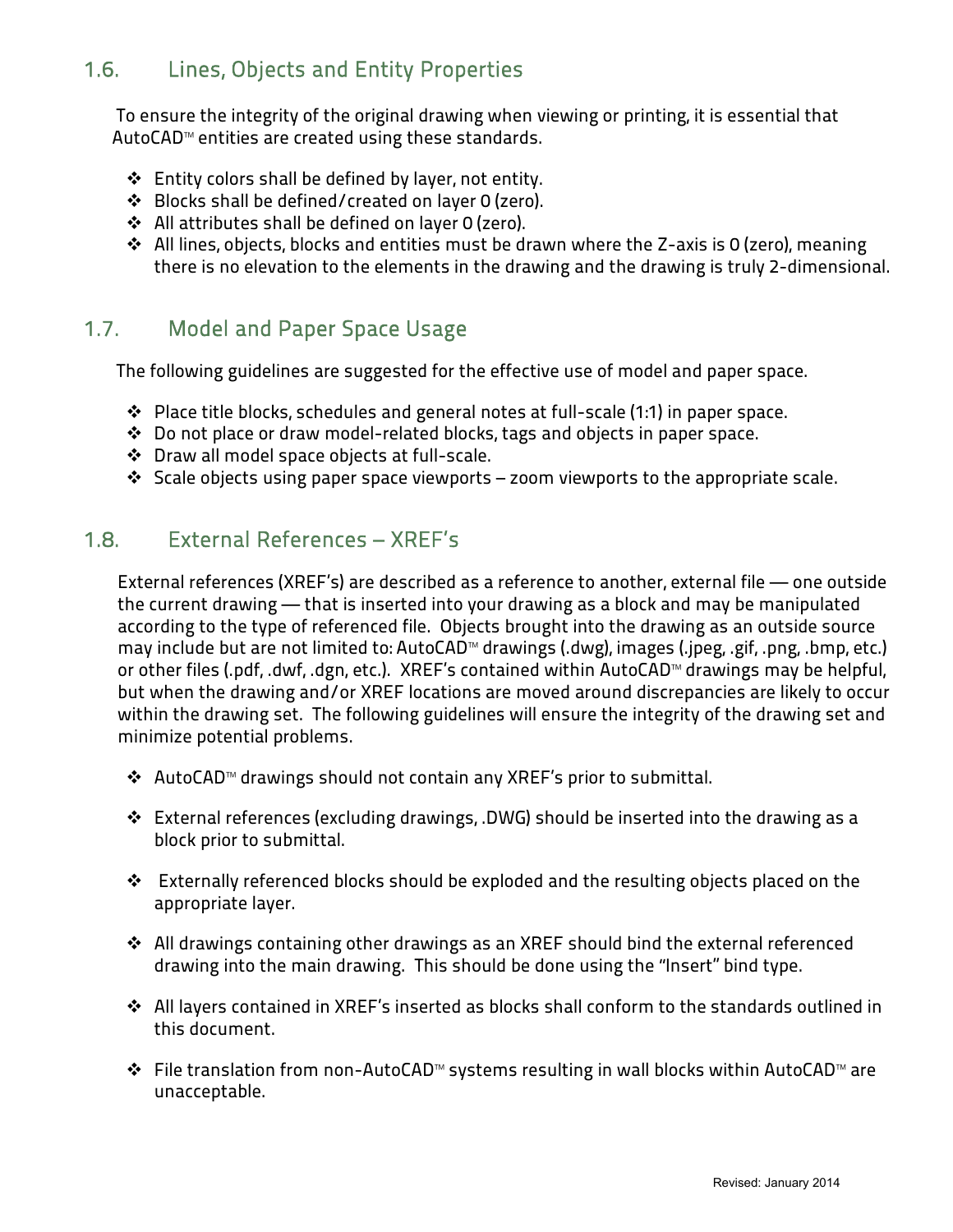## <span id="page-6-0"></span>1.9. AutoCAD™ Drawing Support Files

Drawings created using non-standard AutoCAD™ fonts, linetypes and hatch patterns can result in content discrepancies in the delivered drawing set. The following guidelines will ensure the integrity of the drawing set, and minimize potential problems:

- Only native AutoCAD™ fonts, linetypes and hatch patterns or the approved CAD symbolism provided by the AIA CAD Standards is acceptable.
- $\mathbf{\hat{P}}$  Custom fonts, linetypes and hatch patterns including those provided by 3<sup>rd</sup> party software, are not acceptable.
- ◆ Postscript fonts should not be used.

#### <span id="page-6-1"></span>1.10. File Transmittal

The content of electronic drawings provided by the architect/engineer should match the delivered original hard copy set as closely as possible, if not exactly.

- To ensure drawings adhere to the guidelines presented in this document, the CAD Quality Assurance Checklist (see section 1.13) should be completed and submitted with all AutoCAD™ drawings submitted to Case Western Reserve University.
- All physical objects shown in plan, elevation, or detail sections shall be drawn in actual size and then scaled appropriately for plotting. To avoid scaling problems or drawing distortions nominal sizes should not be used.
- $\cdot \cdot$  To ensure a complete drawing set and to assist in the archival process a copy of the CWRU **Blueprint Submittal Form** should be included with each submittal. CWRU Blueprint Submittal Forms document project information, sheet numbers, and titles for submission. Forms can be found on our web site [case.edu/administration/cpfm/pdc/forms/CWRU%20Drawing%20Request%20Form.pdf](http://case.edu/administration/cpfm/pdc/forms/CWRU%20Drawing%20Request%20Form.pdf) or by request.
- A full-scale, hard copy set of drawings should be included with all file transmittals.
- Include all AutoCAD™ .PC2, .PCP or .CTB plot configurations used to make the final prints to ensure CWRU's ability to make exact printed re-creations of drawings from the project.
- Include all field survey data as indicated in Section 1.3

#### <span id="page-6-2"></span>1.11. Record Drawing Requirements

Architects/engineers shall submit final, approved as-built documents to CWRU on CD-ROM and/or flash drive in addition to hardcopy format in accordance with the contract. The CD-ROM/flash drive should contain the as-built information and .PDF, .DWG, and .TIF formats of the CAD drawings in accordance with the CAD standards outlined herein. All record drawings, including civil and site drawings, are required to have a signed and dated professional seal.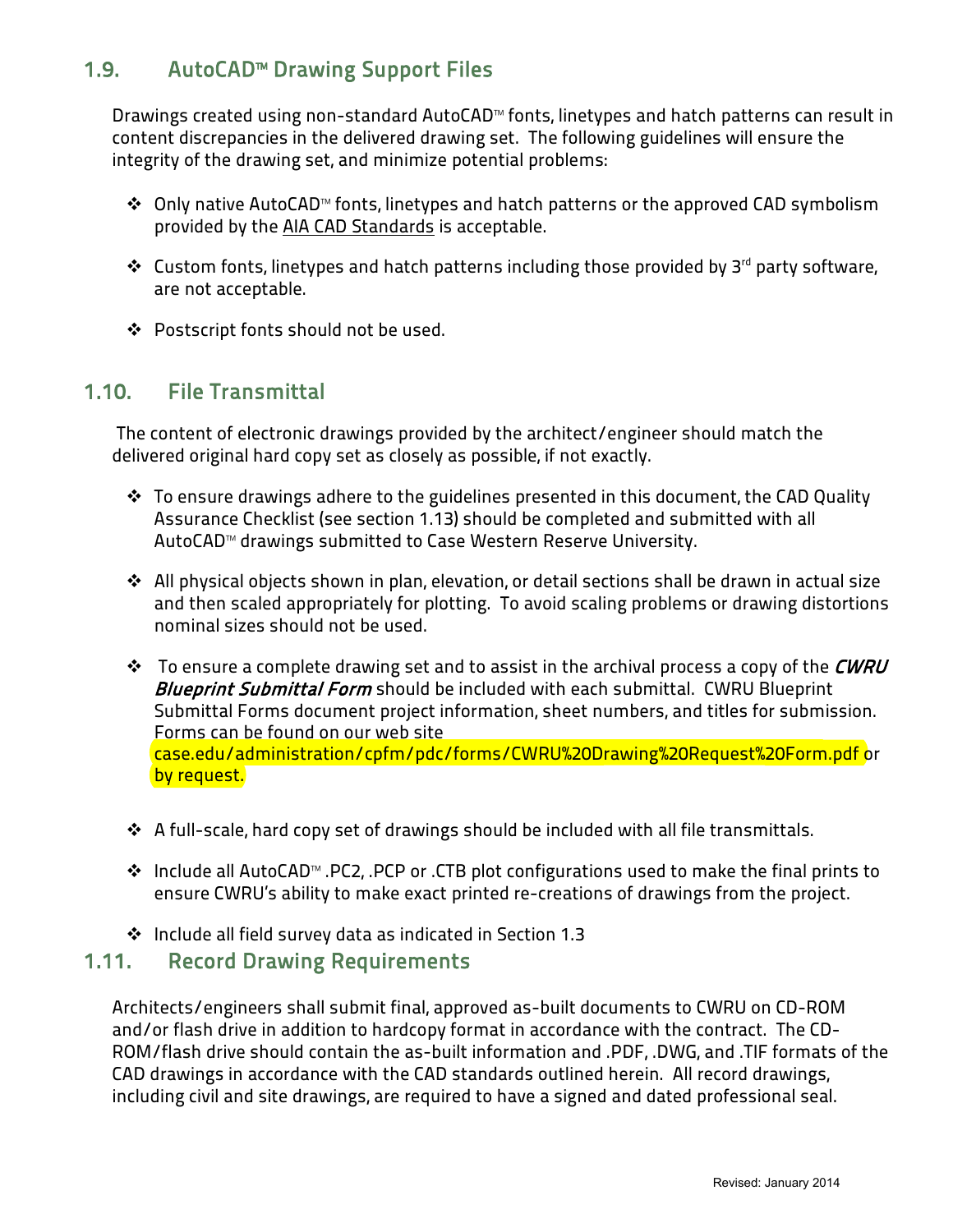Third-party drafting companies used to create consultant's drawings are not required to submit an electronic format; however hardcopy documents must be submitted with the final as-built set.

Refer to Section 1.10 for specific transmittal requirements

## <span id="page-7-0"></span>1.12. Error-Free AutoCAD™ Drawing Deliveries

Case Western Reserve University recognizes that many of its vendors do not use the same CAD systems as the University. However, the University expects the vendors who work with non-AutoCAD™ file formats to submit .DWG formatted CAD files upon project closeout that are fully compliant with all of the standards outlined herein, and which have no significant loss of drawing entities or project data that can result from standard CAD file translation procedures.

All .DWG files and CAD drawing entities submitted at the end of a project should be capable of manipulation through standard AutoCAD™ drafting procedures. Non-compliance with this policy may result in CWRU's non-acceptance of CAD files in addition to delayed final project payment, with no additional cost to CWRU for non-compliance. .DXF files will not be accepted at project closeout as substitution for .DWG CAD files.